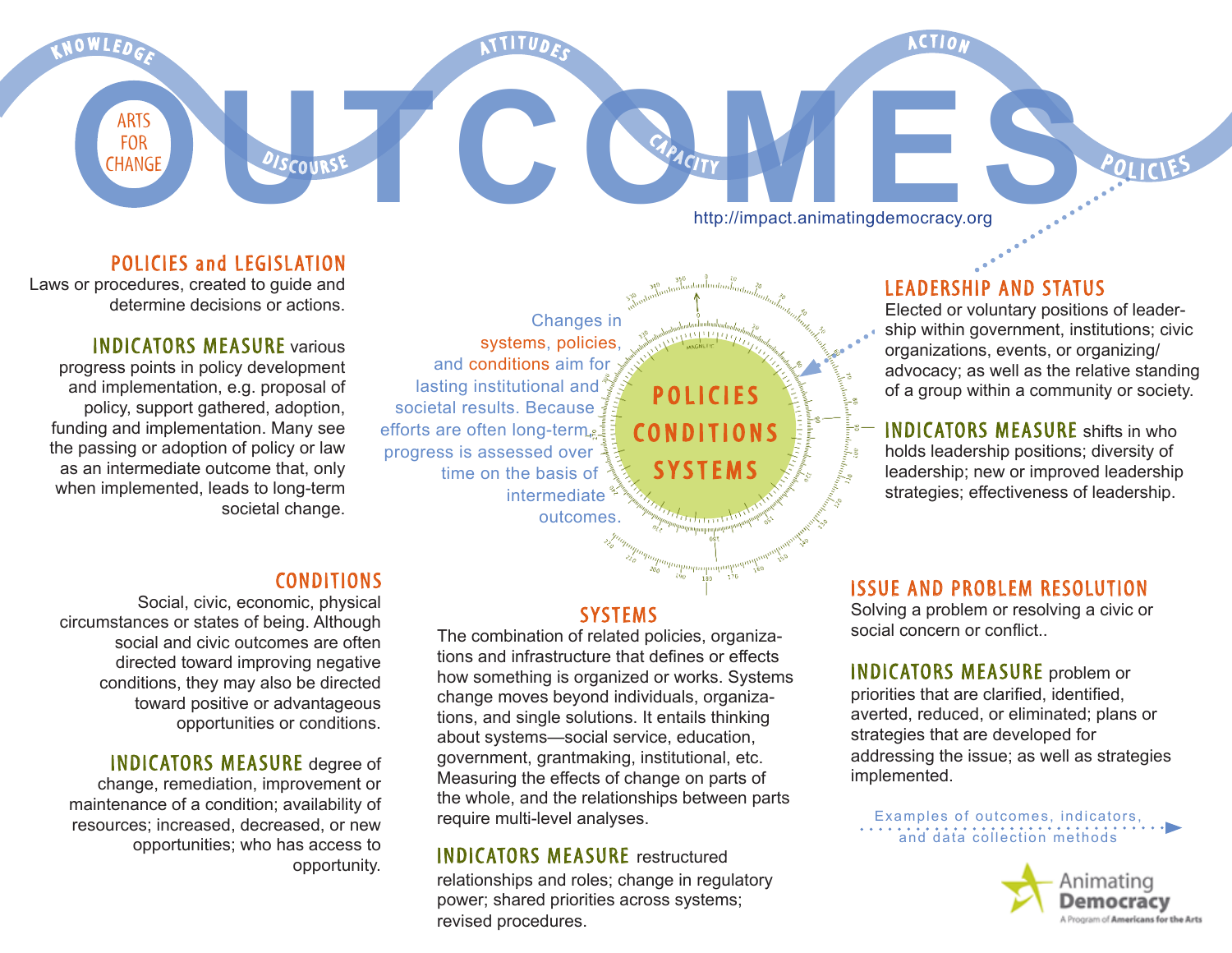

# 1. LEADERSHIP REFLECTS GREATER DIVERSITY

| <b>CREATIVE STRATEGY</b>                                                                                                                                                                                                                     | POLICIES and<br>LEGISLATION :                    | • • • OUTCOMES: A pipeline is generating more diverse leadership for public boards and committees.<br>Immigrant youth regularly inform and participate in neighborhood planning and revitalization<br>projects. |                                                                                                                                                                                  |                                                                                                                                                                          |
|----------------------------------------------------------------------------------------------------------------------------------------------------------------------------------------------------------------------------------------------|--------------------------------------------------|-----------------------------------------------------------------------------------------------------------------------------------------------------------------------------------------------------------------|----------------------------------------------------------------------------------------------------------------------------------------------------------------------------------|--------------------------------------------------------------------------------------------------------------------------------------------------------------------------|
| The Arts Alliance sponsors<br>a photographer and writer to                                                                                                                                                                                   | CONDITIONS :                                     | <b>INDICATOR: Immigrant leaders</b><br>are recruited for a leadership                                                                                                                                           | INDICATOR: A youth council is<br>formed.                                                                                                                                         | INDICATOR: Community-based<br>cultural organizations recogniz-                                                                                                           |
| creatively profile leaders of new<br>immigrant communities and widely<br>disseminates an exhibition<br>featuring leaders' portraits<br>and stories in libraries<br>and malls.<br>Animating<br>Jemocracy<br>Program of Americans for the Arts | SYSTEMS :                                        | training program and tapped<br>for public committees.                                                                                                                                                           |                                                                                                                                                                                  | ed as a source of recruits for<br>community leadership roles. <sup>•</sup>                                                                                               |
|                                                                                                                                                                                                                                              | LEADERSHIP .<br>and STATUS                       | DATA COLLECTION STRATEGIES                                                                                                                                                                                      | <b>INTERVIEW community leaders</b><br>to learn if and how they are<br>engaging youth as well as<br>opportunities that were<br>generated by the exhibitions<br>and presentations. | SURVEY annually community-<br>based cultural organizations to<br>track requests for participation<br>and representation by civic<br>boards and boards and<br>committees. |
|                                                                                                                                                                                                                                              | <b>ISSUE</b> and<br>PROBLEM<br><b>RESOLUTION</b> |                                                                                                                                                                                                                 |                                                                                                                                                                                  |                                                                                                                                                                          |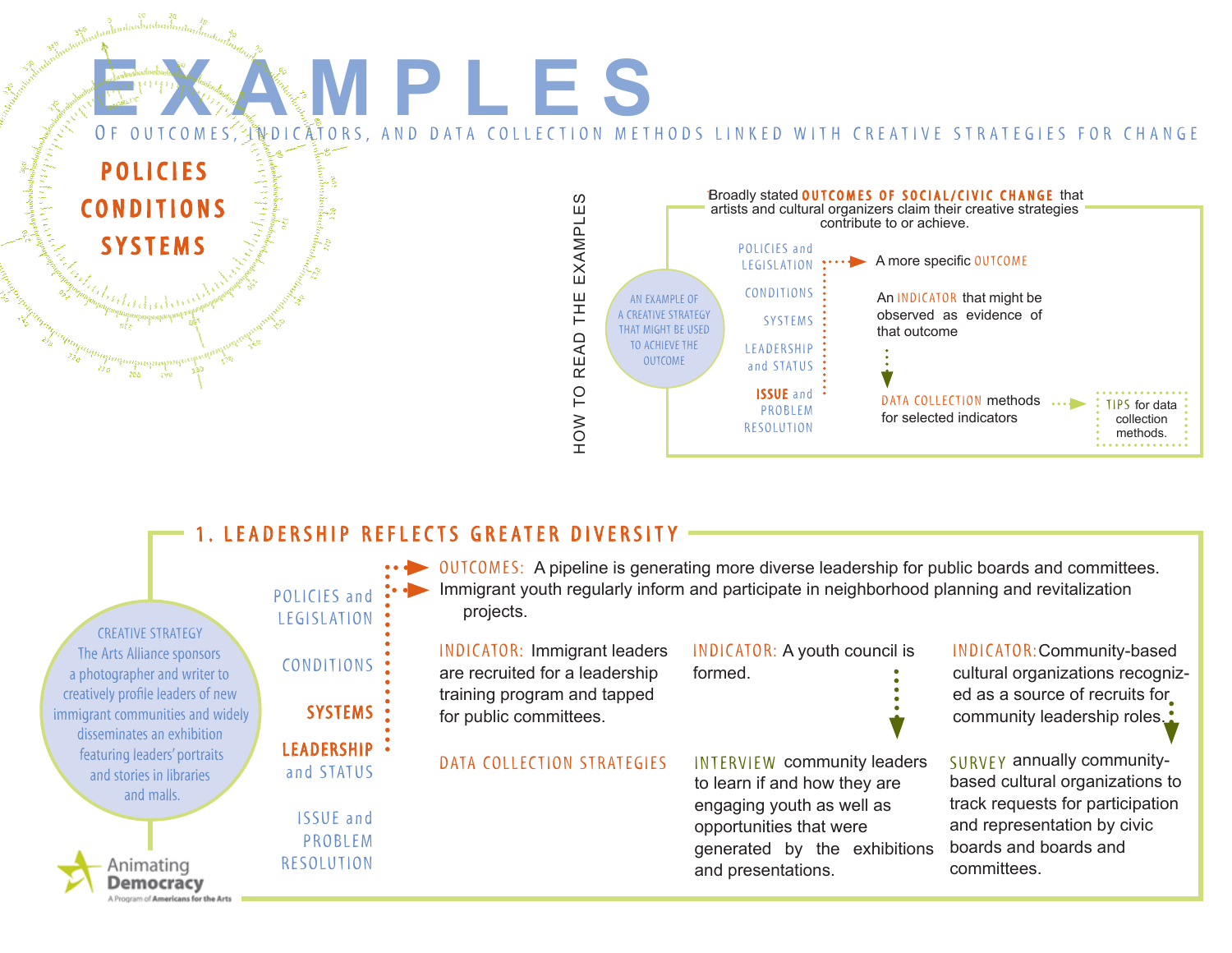

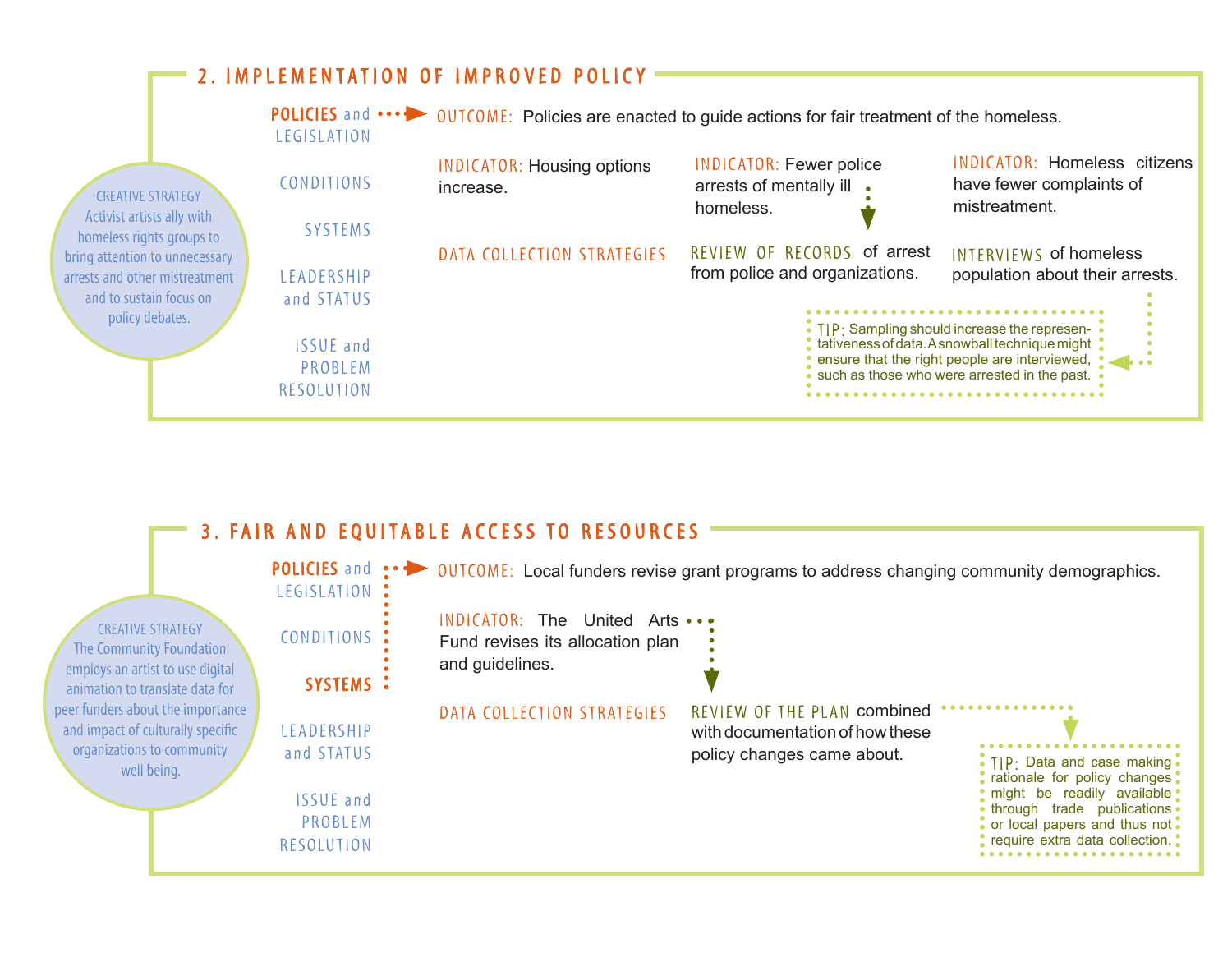